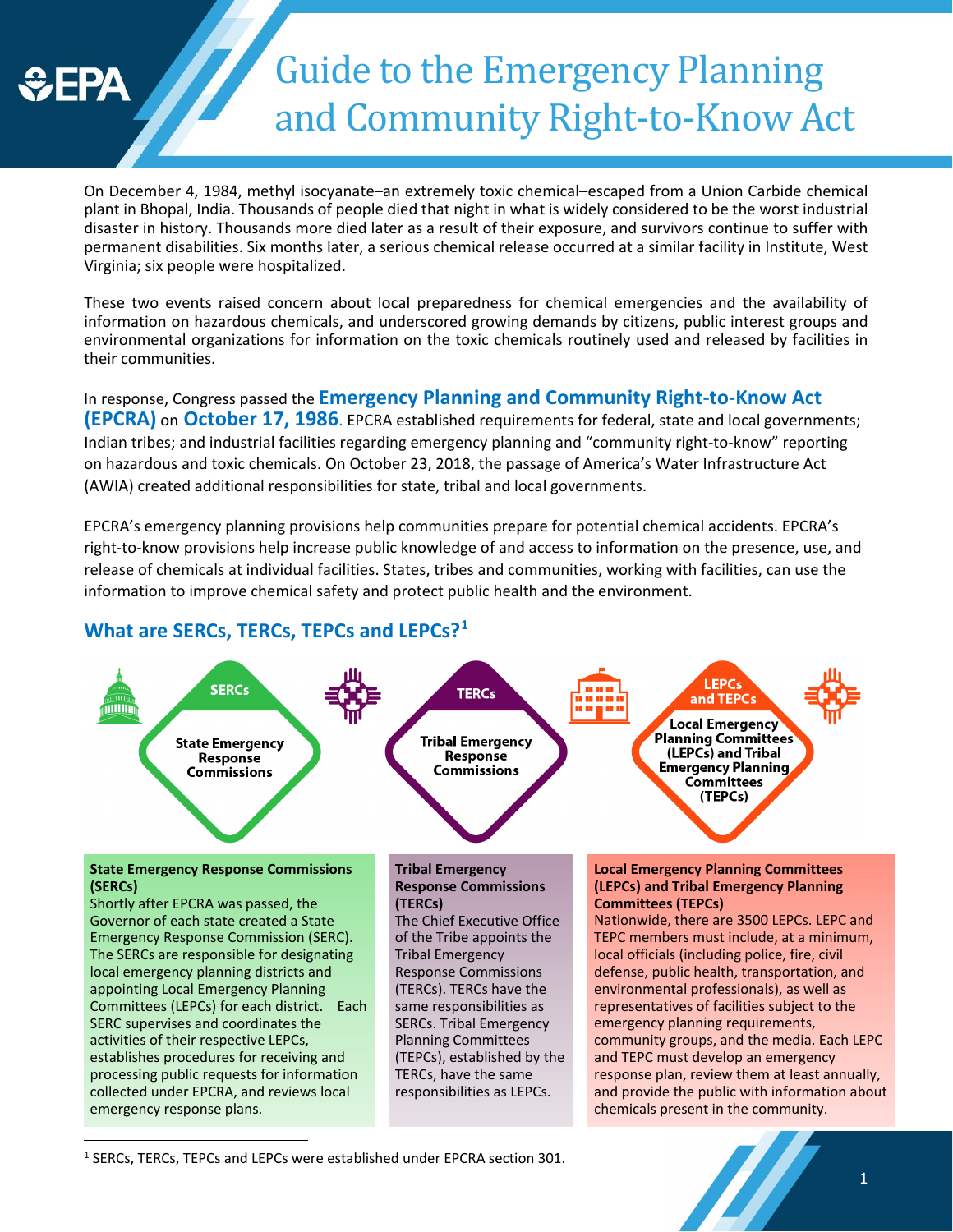# What EPCRA Covers

EPCRA has four major provisions:

- Emergency Planning Notification and Emergency Response Plans (Sections 302-303)
- Emergency Release Notification (Section 304)
- Hazardous Chemical Inventory Reporting (Sections 311-312)
- Toxic Chemical Release Inventory (referred to as the "Toxics Release Inventory") (Section 313)



Information collected under these sections helps states, tribes, and communities understand existing chemical hazards in communities, as well as at individual facilities.

Regulations implementing EPCRA are codified in Title 40 of the Code of Federal Regulations, parts 350 to 372.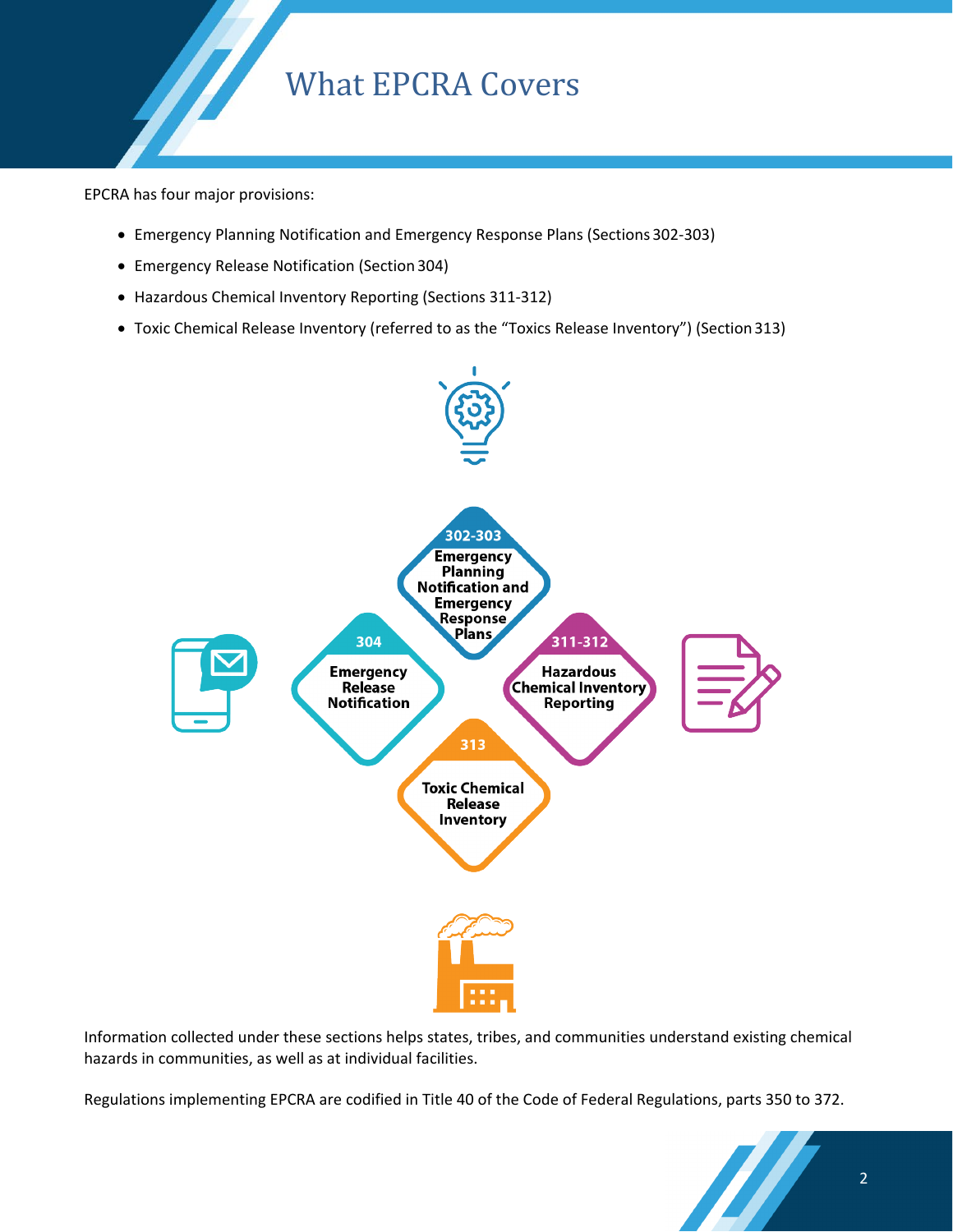# Emergency Planning Notification and Emergency Response Plans (Sections 302-303)

As required by Section 302, within 30 days after the enactment, EPA published the list of Extremely Hazardous Substances (EHSs) and their Threshold Planning Quantities (TPQs) in an interim final rule. In April 1987, the list of EHSs and their TPQs was finalized. Within seven months of the enactment, facilities were required to notify the SERC (or TERC) and LEPC (or TEPC) if any EHS at or above its TPQ was present on site or within 60 days of first shipment or production of the substance on site*.*

Emergency response plans contain information that community officials can use at the time of a chemical accident. Community emergency response plans for chemical accidents were developed under Section 303. LEPCs and TEPCs are required to update these plans annually. The plans must:



- Identify facilities with EHSs on site at or above the TPQs, routes likely to be used to transport EHSs, and additional facilities contributing or subjected to additional risk due to their proximity to facilities with EHSs on site, such as hospitals or natural gas facilities;
- Describe procedures to be followed by facility owners and operators and local emergency and medical personnel to respond to any chemical release;
- Designate a community emergency coordinator and facility emergency coordinator(s) to implement the plan;
- Outline emergency notification procedures;
- Describe how to determine the area and population likely affected by the chemical releases;
- Describe local emergency equipment and the facilities and persons responsible for them;
- Outline evacuation plans;
- Provide a training program for emergency responders; and,
- Provide methods and schedules for exercising emergency responseplans.

Emergency response plans were initially focused on, but were not limited to, the 406 extremely hazardous substances (EHSs) listed by EPA in 1987. The list has been revised several times since, and, as of October 2020, includes 355 chemicals.

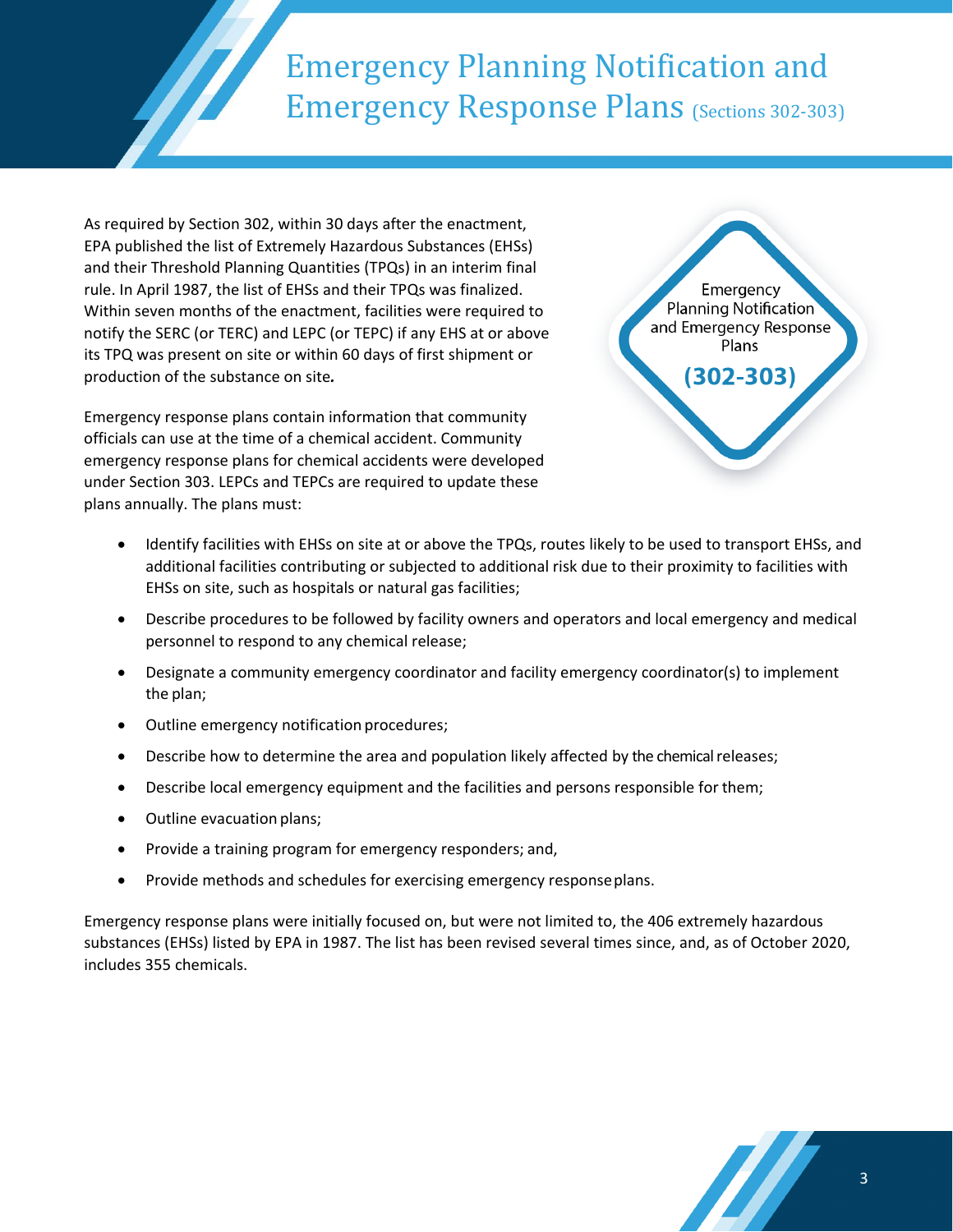# **Emergency Release Notification (Section 304)**

Section 304 of EPCRA requires facilities to immediately notify the SERC (or TERC) and LEPC (or TEPC) if there is a release into the environment of a hazardous substance that is equal to or exceeds the minimum reportable quantity established in the regulations. This requirement is in addition to the release notification requirements under Section 103 of the Comprehensive Environmental Response, Compensation, and Liability Act (CERCLA).

Emergency release notification requirements under EPCRA section 304 cover 355 EPCRA EHSs and more than 800 hazardous substances (HSs) ("CERCLA HSs") listed under CERCLA. (The lists of EPCRA EHSs and CERCLA HSs are codified in 40 CFR parts 355 and 302, respectively). Some chemicals are common to both lists. Initial notification can be made by telephone (most states have hotlines), radio, or in person. Under EPCRA Section 304,

Emergency Release Notification (304)

notification of releases occurring during transportation can be made by dialing 911, or in the absence of a 911 emergency number, calling the operator.

As stated in EPCRA section 304(b), the initial release notification should include:

- The chemical name;
- An indication of whether it is an extremely hazardoussubstance;
- An estimate of the quantity released into theenvironment;
- The time and duration of the release;
- Whether the release occurred into air, water, and/or land;
- Any known or anticipated acute or chronic health risks associated with the emergency, and where necessary, advice regarding medical attention for exposed individuals;
- Proper precautions, such as evacuation or sheltering in place;and
- Name and telephone number of contact person.



#### **Comparison of CERCLA HSs and EPCRA EHSs**

As required by EPCRA Section 304(c), a follow-up written report must be submitted to the SERC (or TERC) and LEPC (or TEPC) as soon as practicable<sup>[2](#page-3-0)</sup> after the release. The follow-up report must update information included in the initial notice and provide information on actual response actions taken and advice regarding medical attention necessary for citizens exposed.

<span id="page-3-0"></span><sup>&</sup>lt;sup>2</sup> Many states require the written report to be submitted within 30 days.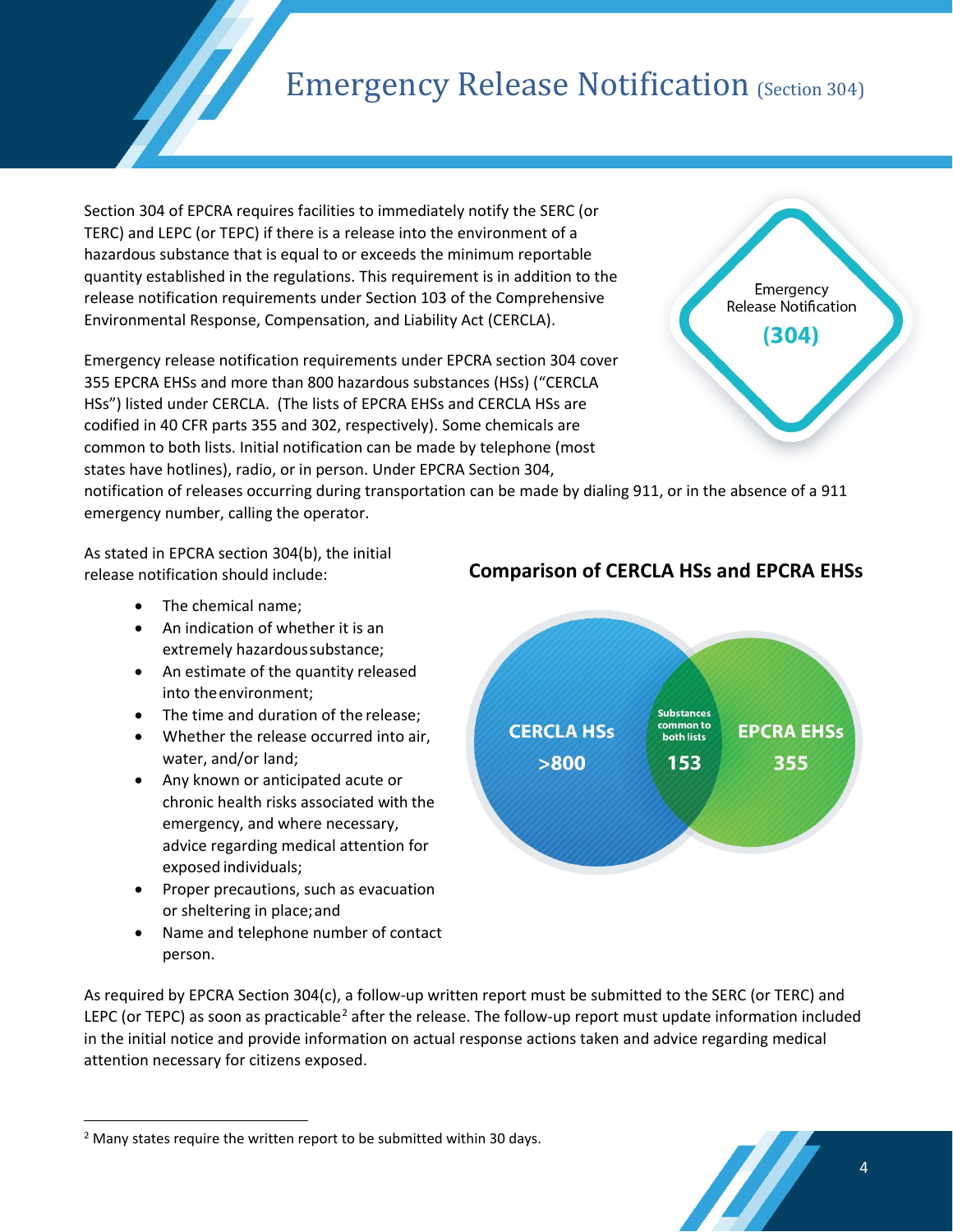#### Amendments to EPCRA Section 304

In addition to the facility notification requirements described above, Section 2018 of the America's Water Infrastructure Act (AWIA), enacted on October 23, 2018, amended EPCRA Section 304 to require SERCs and TERCs to promptly notify the state drinking water primacy agency (i.e., applicable state agency) of any reportable release and provide this agency with:

- The information collected under section 304(b) from the initial release notification; and
- The follow-up written report received under section 304(c).

The state drinking water primacy agency is then required to promptly provide all the information regarding the release to any community water systems whose source water is affected by the release. A community water system's source water is potentially affected if the release occurs in that system's source water area (also known as a source water protection area) or upstream of the system's water intake. Drinking water primacy agencies and community water systems can provide the boundaries for source water protection areas to the SERCs and TERCs. For states with no state drinking water primacy agency, the SERC and TERC are required to directly notify the potentially affected community water systems.



#### **AWIA Section 2018(a) Release Notification Flow**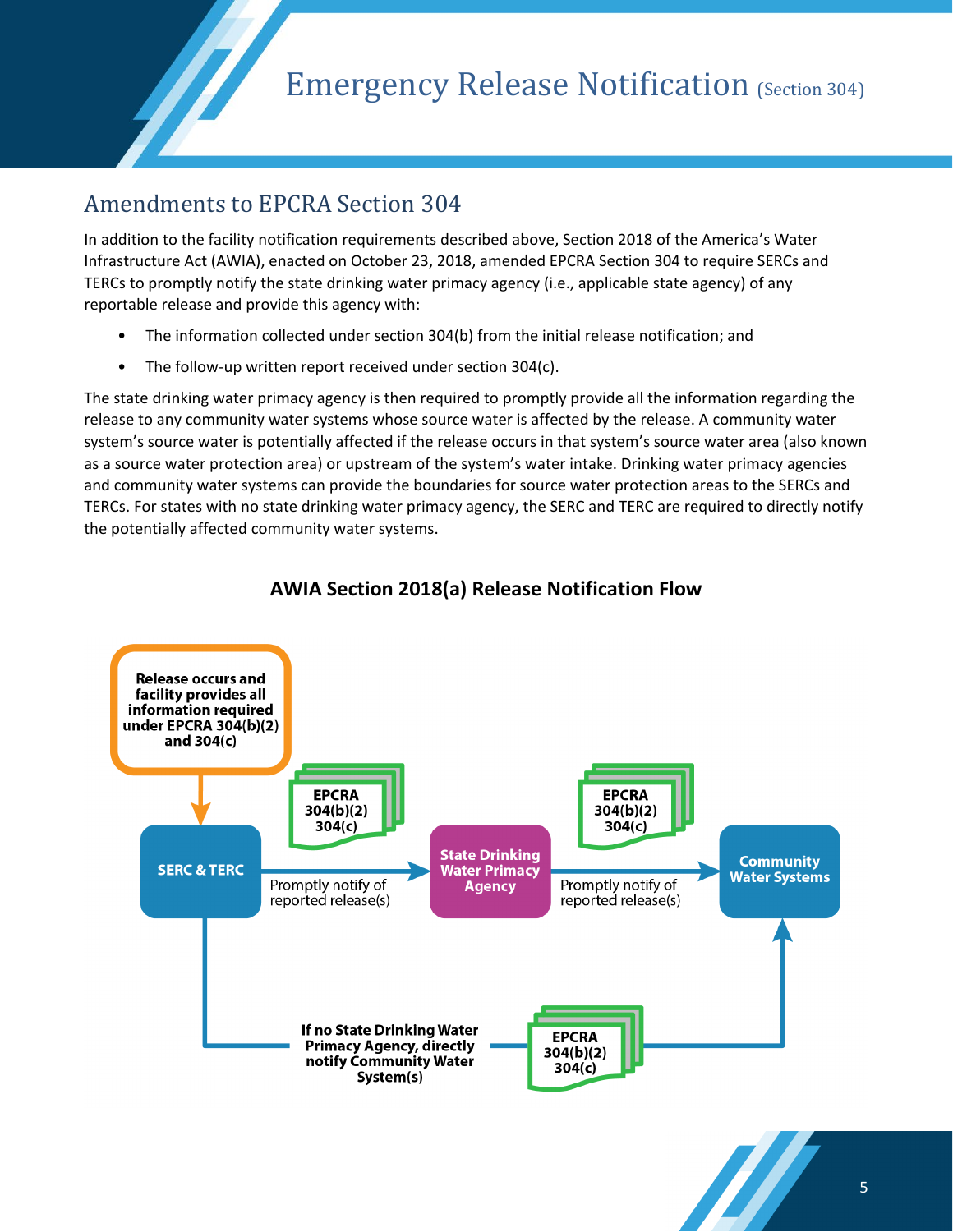# Hazardous Chemical Inventory

Reporting (Sections 311 and 312)

Under Occupational Safety and Health Administration (OSHA) regulations, employers must maintain a material safety data sheet (MSDS) (Safety Data Sheet, SDS) for any hazardous chemicals stored or used in the workplace. Approximately 800,000 products are required to have MSDSs (SDSs).

Section 311 requires facilities that have MSDSs (SDSs) for chemicals held above certain threshold quantities to submit either copies of their MSDSs or a list of these chemicals to the SERC (or TERC), LEPC (or TEPC), and local fire department. If the facility owner or operator chooses to submit a list, it must include the chemical or common name of each substance and must identify the applicable hazard categories. These hazard categories are:

#### **Physical Hazards**

- Flammable (gases, aerosols, liquids, or solids)
- Gas under pressure
- Explosive
- Self-heating
- Pyrophoric (liquid or solid)
- Oxidizer (liquid, solid, or gas)
- Organic peroxide
- Self-reactive
- In contact with water emits flammable gas
- Corrosive to metal
- Hazard Not Otherwise Classified (HNOC)



Hazardous

#### **Health Hazards**

- **Carcinogenicity**
- Acute toxicity (any route of exposure)
- Reproductive toxicity
- Skin Corrosion or Irritation
- Respiratory or Skin Sensitization
- Serious eye damage or eye irritation
- Specific target organ toxicity (single or repeated exposure)
- Germ cell mutagenicity
- Aspiration Hazard
- Hazard Not Otherwise Classified (HNOC)

If requested by an LEPC or TEPC, a facility owner or operator must submit a copy of the MSDS (SDS) for any chemical on the list.

Facilities that start using a new hazardous chemical or increase the quantity of a hazardous chemical that exceed the thresholds must submit MSDSs (SDSs) or a list of these chemicals within three months of triggering reporting. Facilities must also provide a revised MSDS (SDS) or list if significant new information is discovered about the hazardous chemical.

Facilities covered by Section 311 must annually submit an Emergency and Hazardous Chemical Inventory Form to the SERC (or TERC), LEPC (or TEPC) and the local fire department as required under Section 312. Facilities provide either a Tier I or Tier II inventory form.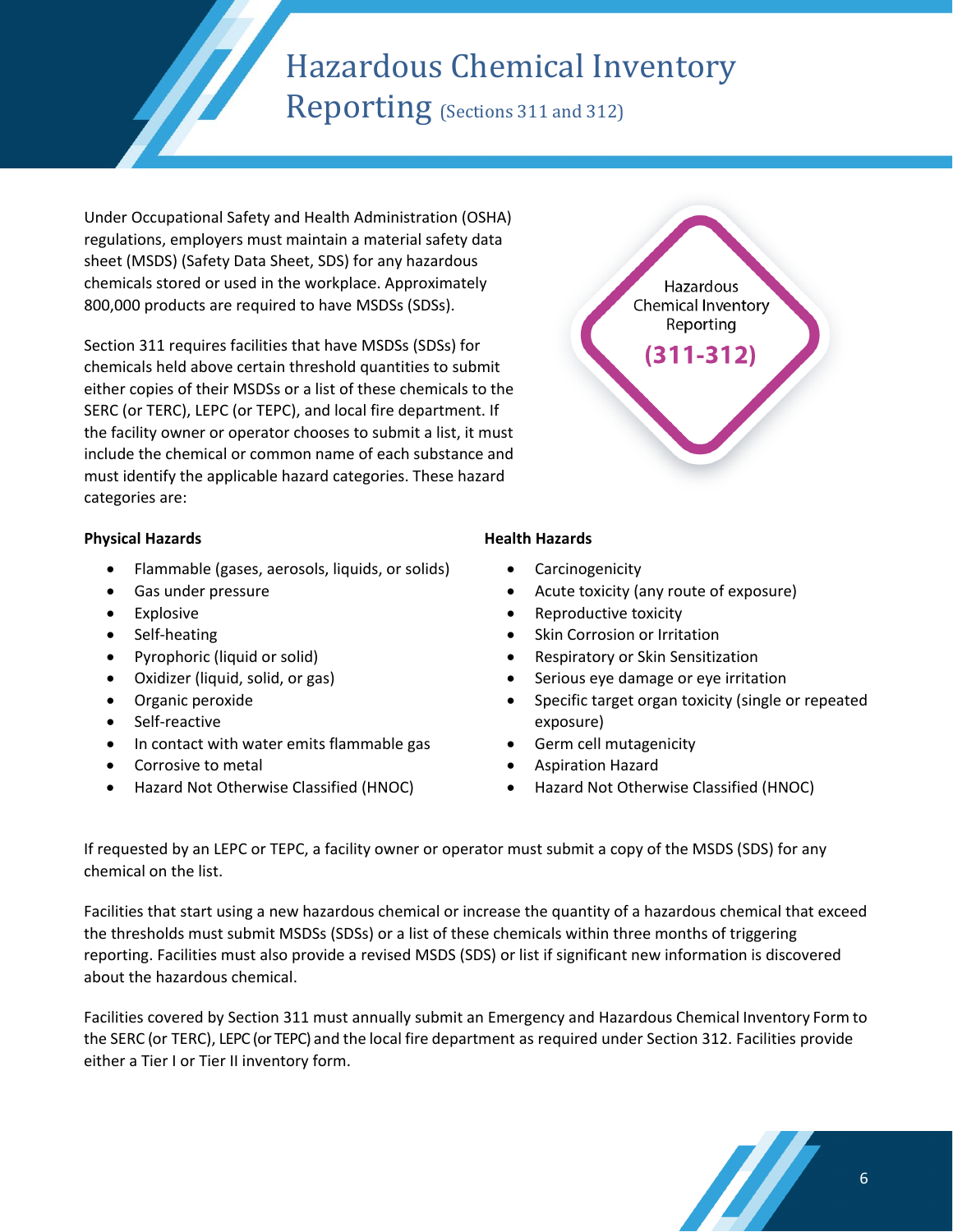Hazardous Chemical Inventory Reporting (Sections 311 and 312)

The **Tier I inventory form** includes the following aggregate information for each applicable hazard category:

- An estimate (in ranges) of the maximum amount of hazardous chemicals for each category present at the facility at any time during the preceding calendar year;
- An estimate (in ranges) of the average daily amount of hazardous chemicals in each category; and
- The general location of hazardous chemicals in each category.

The **Tier II inventory form** contains basically the same information as the Tier I form, but it must list the specific chemicals. The Tier II inventory form provides the followinginformation for each chemical:

- The chemical name or the common name as indicated on the MSDS;
- An estimate (in ranges) of the maximum amount of the chemical present at any time during the preceding calendar year and the average daily amount;
- A brief description of the manner of storage of the chemical;
- The location of the chemical at the facility; and
- An indication of whether the owner elects to withhold location informationfrom disclosure to the public.

Many states now require facilities to submit Tier II information using Tier2 Submit<sup>[3](#page-6-0)</sup> software or the state equivalent including electronic reporting under state law. Tier II information must be submitted on or before March 1 of each year for chemicals present at the facility during the previous year.

### Amendments to EPCRA Section 312

Section 2018 of the America's Water Infrastructure Act (AWIA) also amended EPCRA Section 312, requiring SERCs, TERCs, LEPCs, and TEPCs to provide affected community water systems with Tier II information for facilities within their source water area upon request. Source water areas may span multiple jurisdictional boundaries at the state, tribal, and local levels, potentially requiring access to Tier II information from multiple SERCs, TERCs, LEPCs, or TEPCs. If a facility has not complied with Tier II reporting requirements, then the SERC (or TERC) and LEPC (or TEPC) should request that the facility submit its Tier II form and then provide Tier II information to the affected community water systems.



<span id="page-6-0"></span><sup>&</sup>lt;sup>3</sup> Tier2 Submit is an electronic reporting software developed by EPA and NOAA.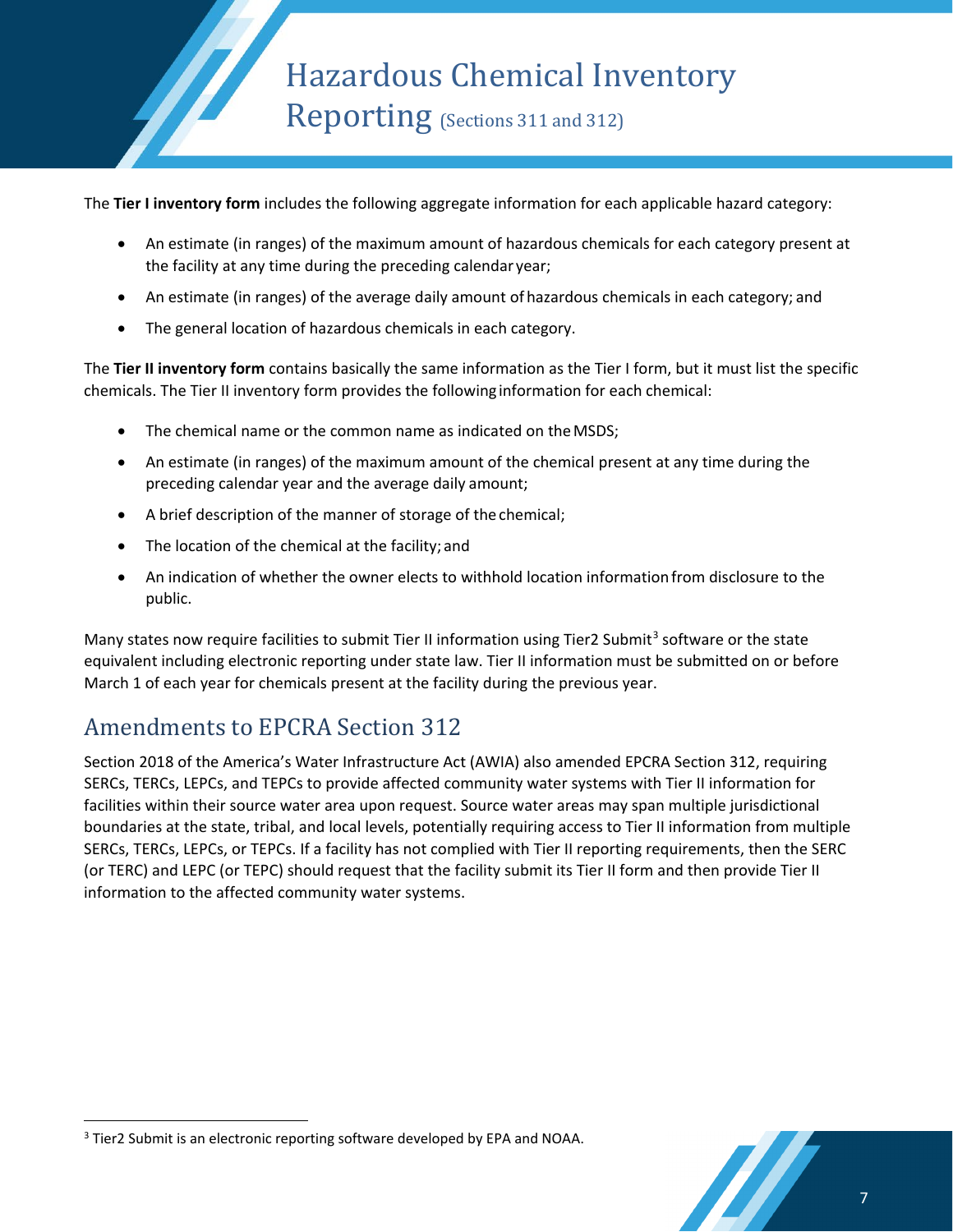# Toxics Release Inventory (Sections 313)

The Toxics Release Inventory (TRI) is a publicly available database that contains information on the quantities of certain toxic chemicals released annually to air, water and land, or otherwise managed as waste by facilities throughout the United States.

Facilities in covered industry sectors must report how much of each chemical they manage through recycling, energy recovery, treatment and environmental releases. TRI reporting forms must be submitted to EPA and the appropriate state or tribe by July 1 of each year; these forms contain waste management data for the previous calendar year.



The information submitted by facilities is compiled in the Toxics Release Inventory and made available to the public

through online tools, written analyses, and interactive charts and maps a[t www.epa.gov/tri.](http://www.epa.gov/tri) This information is always available and free, and supports informed decision-making by communities, government agencies, companies, and others.

TRI includes information about:

- Management (including environmental releases) of lead, mercury, dioxin and other chemicals of concern;
- On-site releases (including disposal) of TRI-covered chemicals to air, surface waters and land;
- On-site recycling, energy recovery, and treatment associated with TRI-covered chemicals;
- Off-site transfers of chemicals from TRI facilities to otherlocations; and
- Pollution prevention activities at facilities.

TRI reporting is required for facilities that:

- Are in a TRI-covered industry sector;
- Employ the equivalent of 10 or more full-time staff; AND
- Manufacture, process, or otherwise use a TRI-covered chemical in quantities above the established reporting threshold (see page 9).

Some of the ways TRI data can be used include:

- Identifying sources of toxic chemical releases;
- Providing a basis for community discussions, educational activities, and public health research;
- Helping companies learn from each other's best practices to reduce pollution; and
- Combining TRI with health data and other information to better understand potential environmental and human health hazards.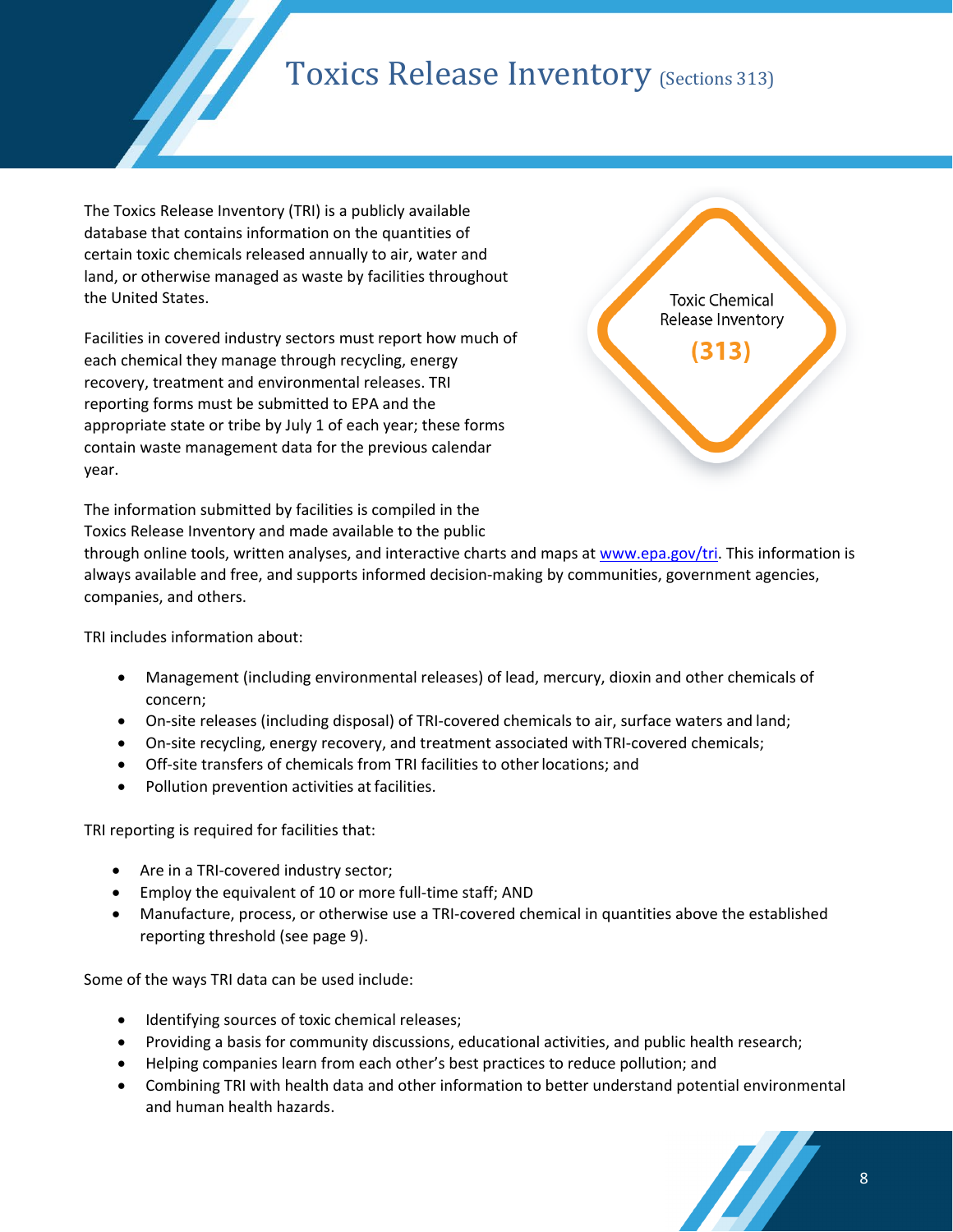# Chemicals and Reporting Thresholds



\*These thresholds are only applicable for gasoline and diesel present at retail gas stations in tank(s) entirely underground and *was in compliance at all times during the preceding calendar year with all applicable Underground Storage Tank (UST)*  requirements at 40 CFR part 280 or requirements of the state UST program approved by the Agency under 40 CFR part 281.

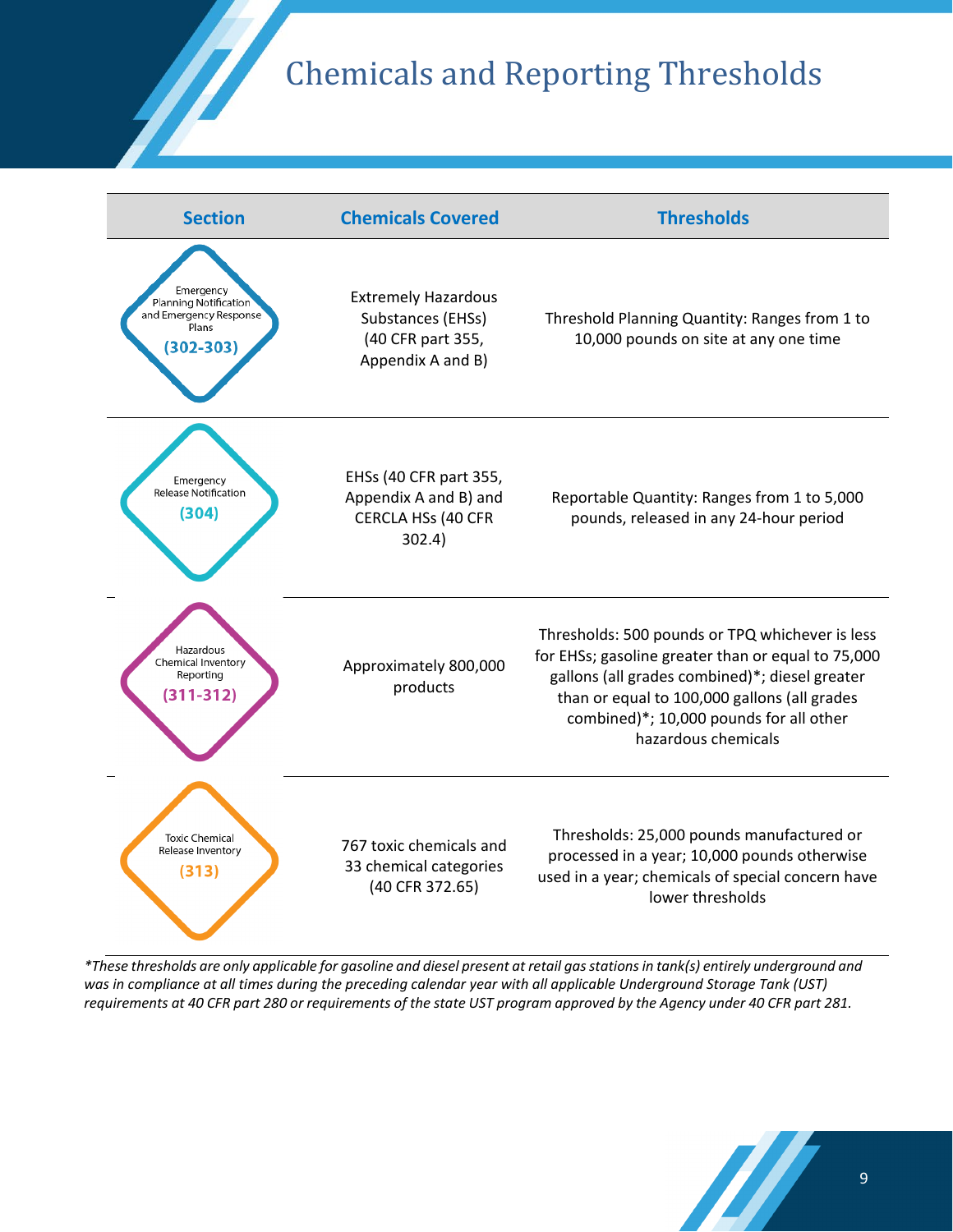Other EPCRA Provisions\*

#### Trade Secrets

EPCRA Section 322 allows facilities to file trade secret claims in their reports under EPCRA Sections 303, 311, 312, and 313. Only the specific chemical identity may be claimed as a trade secret, though a generic class for the chemical must be provided. The criteria a facility must meet to claim a chemical identity as a trade secret are in 40 CFR part 350. A facility cannot claim trade secrets under EPCRA section 304.

Even if specific chemical identity information can be legally withheld from the public, EPCRA Section 323 allows the information to be disclosed to health professionals who need to use it for diagnostic and treatment purposes, or to local health officials conducting studies, sampling, and other medical research activities. In nonemergency cases, the health professional must sign a confidentiality agreement with the facility and provide a written statement of need. During a medical emergency, the health professional may obtain the specific chemical identity from the facility for treatment.

Any person may challenge trade secret claims by petitioning EPA. The Agency must then review the claim and rule on its validity.

### EPCRA Penalties

EPCRA Section 325 allows for civil and administrative penalties ranging from up to \$23,331 - \$174,985[4](#page-9-0) per violation per day when facilities fail to comply with the reporting requirements. Criminal penalties up to \$50,000 or five years in prison apply to any person who knowingly and willfully fails to provide emergency release notification. Penalties of not more than \$20,000 and/or up to one year in prison apply to any person who knowingly and willfully discloses any information entitled to protection as a trade secret.

### Citizens Suits

EPCRA Section 326 allows citizens to initiate civil actions against EPA, SERCs, TERCs and the owner or operator of a facility for failure to meet certain EPCRA requirements. A SERC, TERC, LEPC, TEPC, and state or local government may institute actions against facility owner or operator for failure to comply with EPCRA requirements. In addition, states may sue EPA for failure to provide trade secret information.

<span id="page-9-0"></span><sup>&</sup>lt;sup>4</sup> The penalty amounts described have been adjusted by the 2020 Civil Monetary Penalty Inflation Adjustment Rule, mandated by the 2015 amendments to the Federal Civil Penalty Inflation Adjustment Act, 28 U.S.C. § 2461 note, Pub. L. 114-74 (see [https://www.congress.gov/114/plaws/publ74/PLAW-114publ74.pdf\)](https://www.congress.gov/114/plaws/publ74/PLAW-114publ74.pdf). See also 85 Fed. Reg. 1751 (Jan. 13, 2020).

<sup>\*</sup> Not all these provisions are requirements.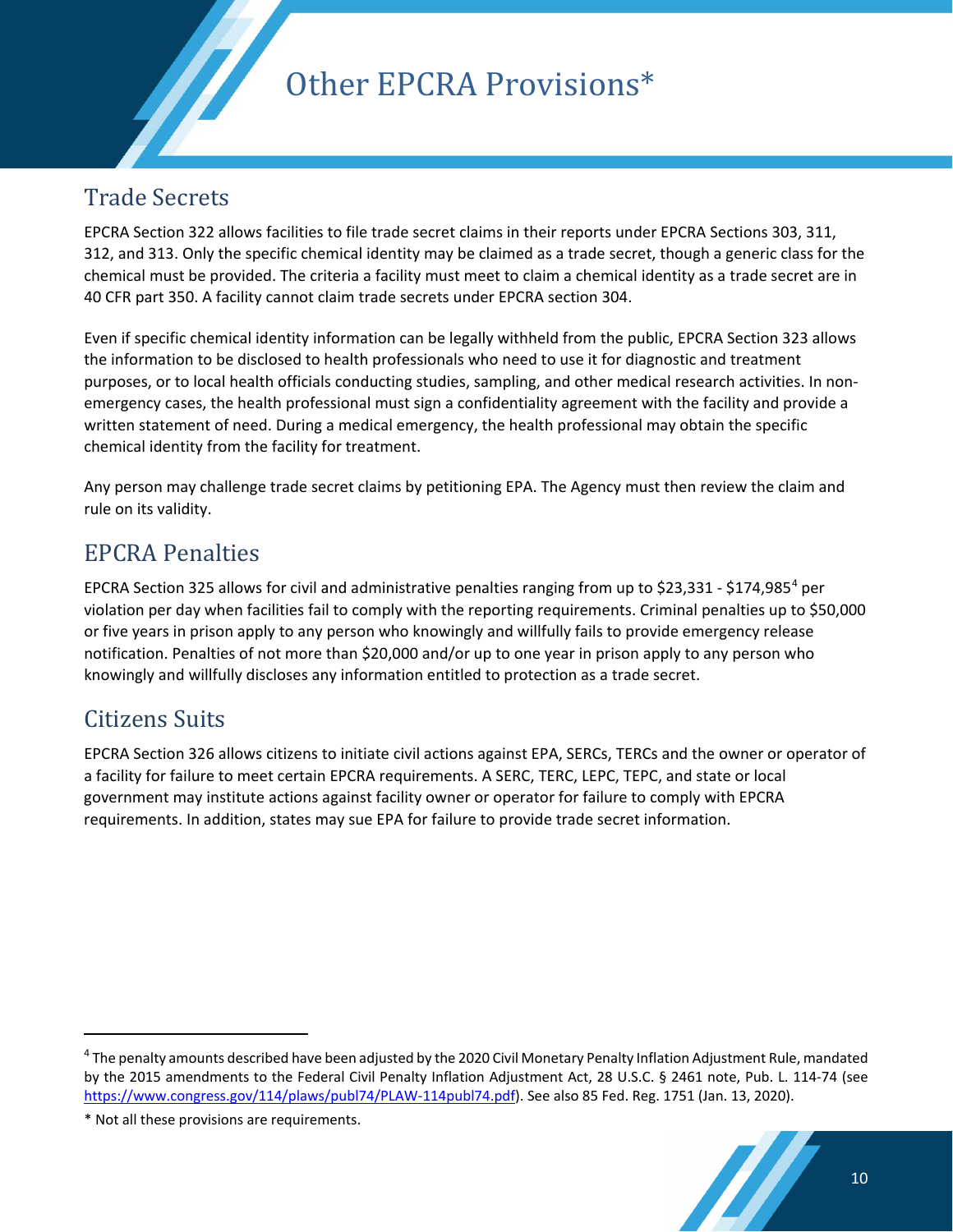### Reporting Schedules



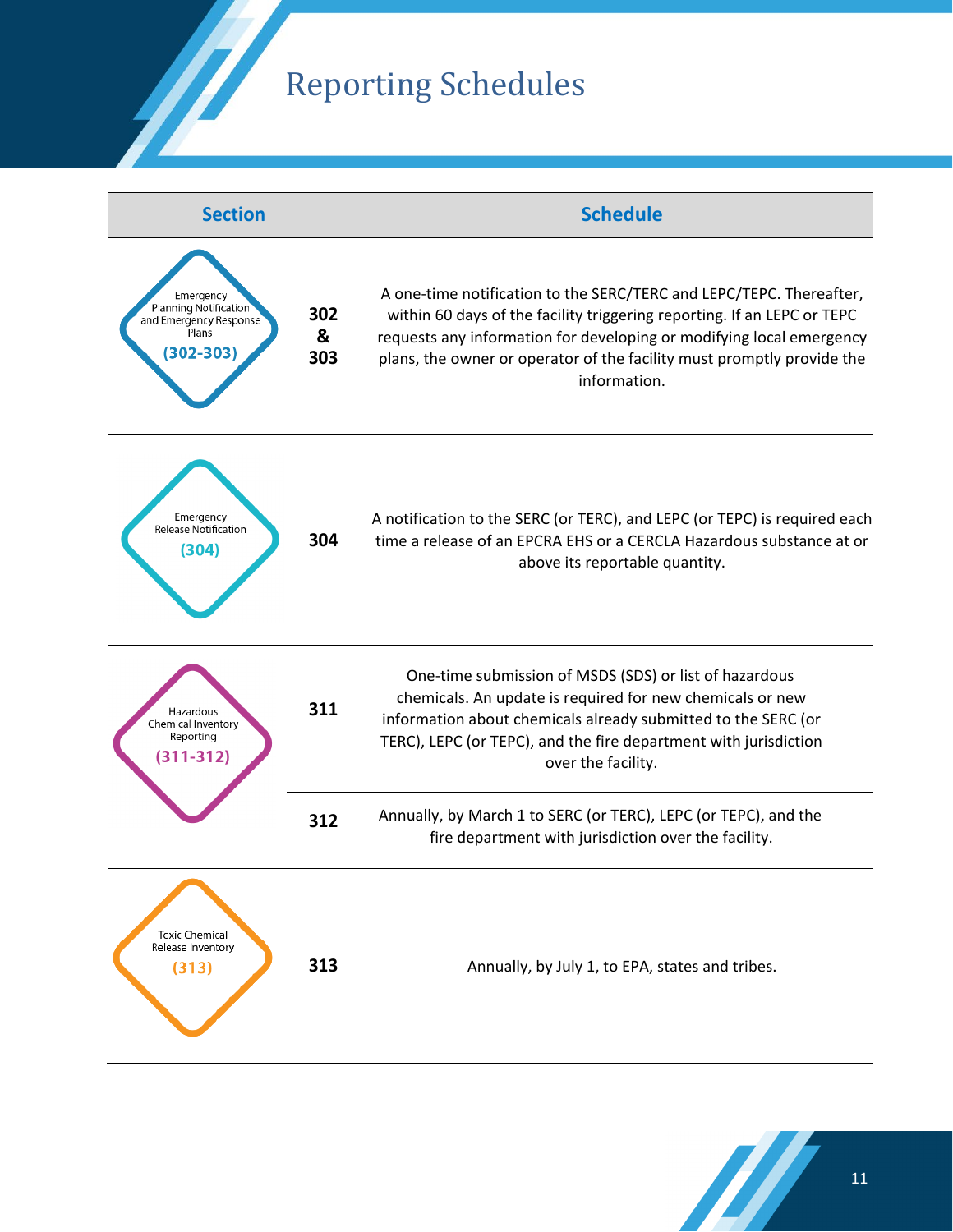# Learn More about EPCRA

#### How can I learn more about EPCRA?

- Regulations, factsheets, guidance documents, and answers to frequently asked questions related to EPCRA Sections 301 to 312: [www.epa.gov/epcra](https://www.epa.gov/epcra)
- EPA's "List of Lists" detailing chemicals covered under EPCRA regulations: [www.epa.gov/epcra/consolidated-list-lists-under-epcracerclacaa-ss112r-august-2020-version](https://www.epa.gov/epcra/consolidated-list-lists-under-epcracerclacaa-ss112r-august-2020-version)
- List of SERCs: [www.epa.gov/epcra/state-emergency-response-commissions-contacts](https://www.epa.gov/epcra/state-emergency-response-commissions-contacts)
- Training for states, tribes, LEPCs, local planners and responders (non-Section 313): [www.epa.gov/epcra/epcra-training-states-tribes-lepcs-local-planners-and-responders-non-section-313](https://www.epa.gov/epcra/epcra-training-states-tribes-lepcs-local-planners-and-responders-non-section-313)
- TRI reporting for facilities: www.epa.gov/tri/reporting

#### How can I access data and information reported under EPCRA?

Information submitted under the authority of EPCRA is available from the following sources:

- **Sections 303 & 304:** Each emergency response plan and follow-up written report of any release are available to the public from the relevant SERC, TERC, LEPC and TEPC, according to the procedures and processes established by these entities.
- **Sections 311 & 312:** The information submitted under Sections 311 and 312 is publicly available on request from the relevant TEPCs or LEPCs, and SERCs or TERCs.
- **Section 313:** The information submitted by facilities is compiled and made available to the public through online tools, interactive charts, graphs and maps at [www.epa.gov/tri.](http://www.epa.gov/tri)

### Who can I contact for more information?

Contact the TRI, EPCRA, RMP & Oil Information Center: 1-800-424-9346

Office of Chemical Safety and Pollution Prevention www.epa.gov/epcra Office of Land and Emergency Management www.epa.gov/tri Fall 2020